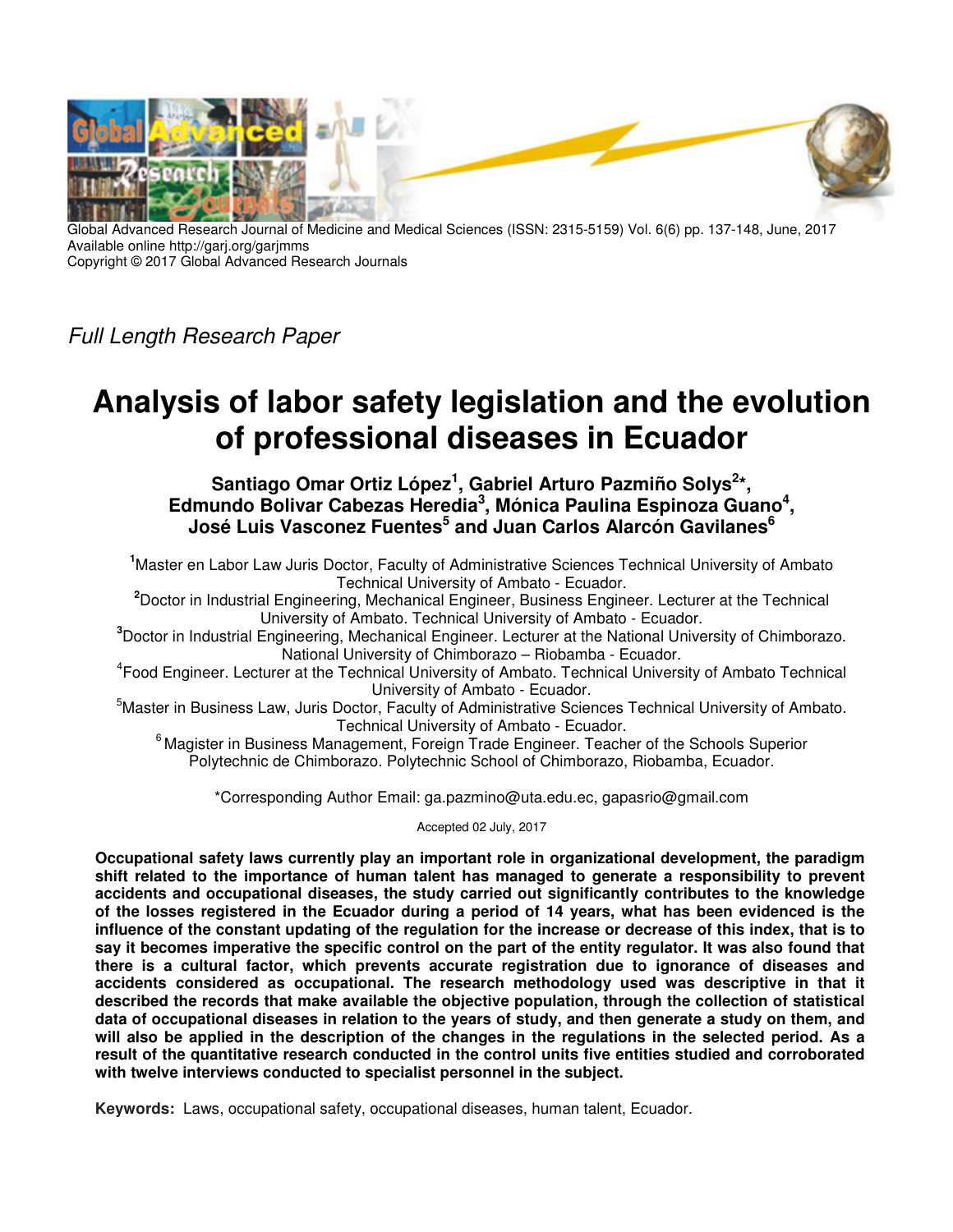## **INTRODUCTION**

When talking about the work environment we can say that we are reactive rather than proactive; It is believed that the laws are complied with when some type of penalty has been generated for non-compliance or omission of the same is for that reason that it is tried to evaluate the bibliographical data, statistical that are referring to the Occupational Safety and Health, seeing them from the historical perspective. That is to say its evolution will be visualized, even the registration of new occupational diseases will be considered, and in the same way it will take into account the main changes in the regulations that could have influence in the aforementioned.

It is therefore important to describe Occupational Health as the set of activities associated with various disciplines, whose objective is the promotion and maintenance of the highest possible degree of physical, mental and social wellbeing of the workers of all the professions promoting the adaptation of the work to man and man to his work. Precisely the fact of addressing health at work reveals a gap in studies and treatises that refer to the labor movement in this area. Even mentioning important activities carried out by the workers.

On the other hand, it should be emphasized that our country is actually beginning to apply the current legislation for the year 1995, when it was incorporated as a fundamental part of its demands for the right to health in the workplace, establishing mandatory for certain industrial sectors, however, it is currently established that the law is mandatory and universal according to the following precepts: That Article 33 of the Constitution of the Republic of Ecuador states that: "Work is a right and a social duty, and a right Economic, source of personal fulfillment and base of the economy. The state shall guarantee to the workers the full respect for their dignity, a decent life, fair remuneration and remuneration and the performance of a healthy and freely chosen or accepted work"; Article 326, numeral 5 of the Constitution of the Republic, states that: "Everyone shall have the right to carry out his or her work in an adequate and supportive environment that guarantees its health, integrity, safety, hygiene and welfare"; And, numeral 6 says that: "Any person rehabilitated after an accident at work or illness, shall have the right to be reinstated to work and to maintain the employment relationship, in accordance with the law"; Article 369 of the Basic Charter states:<br>"Compulsory universal insurance shall cover "Compulsory universal insurance shall cover contingencies of sickness, maternity, paternity, work risks, unemployment, old age, disability, disability, death and those defined by law. The health benefits of the sickness and maternity contingencies will be provided through the public health network. Compulsory universal insurance will be extended to all urban and rural population, regardless of their employment status. Benefits for those who perform unpaid domestic work and care tasks will be financed by contributions and contributions from the state. The law will define the corresponding mechanism. The creation of new benefits will be duly funded "(resolution No.C.D.390)

Therefore it is important to describe Occupational Health as the set of activities associated with various disciplines, whose objective is the promotion and maintenance of the highest possible degree of physical, mental and social well-being of the workers of all the professions promoting the adaptation of the work to man and man to his work.

# **THEORETICAL CONTRIBUTION**

It is very probable that Hippocrates was the first doctor who advised his students to consider the influence of environmental factors on health. Hippocrates believed that the history of the patient should include information about his home, the climate, the quality of his drinking water, his diet and his socioeconomic situation. Later, the said father of occupational medicine and professor at the Italian University of Modena Colombia, 2004).

He proposed that doctors add one more question to Hippocrates' list: what is he working on? According to (Ramazzini, 1714) He studied the miners, the painters and the masters of various works, and noted that his illnesses originated in the inhalation of powders or toxic or that they came from upset movements and postures.

The needs of occupational health services are particularly successful in developed and industrialized countries (NICs). In addition to this approximately 8 out of 10 workers living in these countries around the planet. If this service were organized appropriately and effectively directed to all workers, it would contribute positively, not only to workers' health but also to all socioeconomic development, productivity, environmental health and welfare of countries, communities, families and dependents .

According to the Ministry of Labor of Ecuador (2015) mentions, The Directorate of Occupational Safety and Health arises as part of labor rights and their protection. The program has existed since the law determined that "the risks of work are borne by the employer" and that there are obligations, rights and duties to comply with regarding the prevention of occupational hazards.

Through the Occupational Safety and Health Program, the Safety and Health Management System has been developed in the Country Work Centers, strengthening the issue of joint liability in work centers regarding requirements for contracting works and services.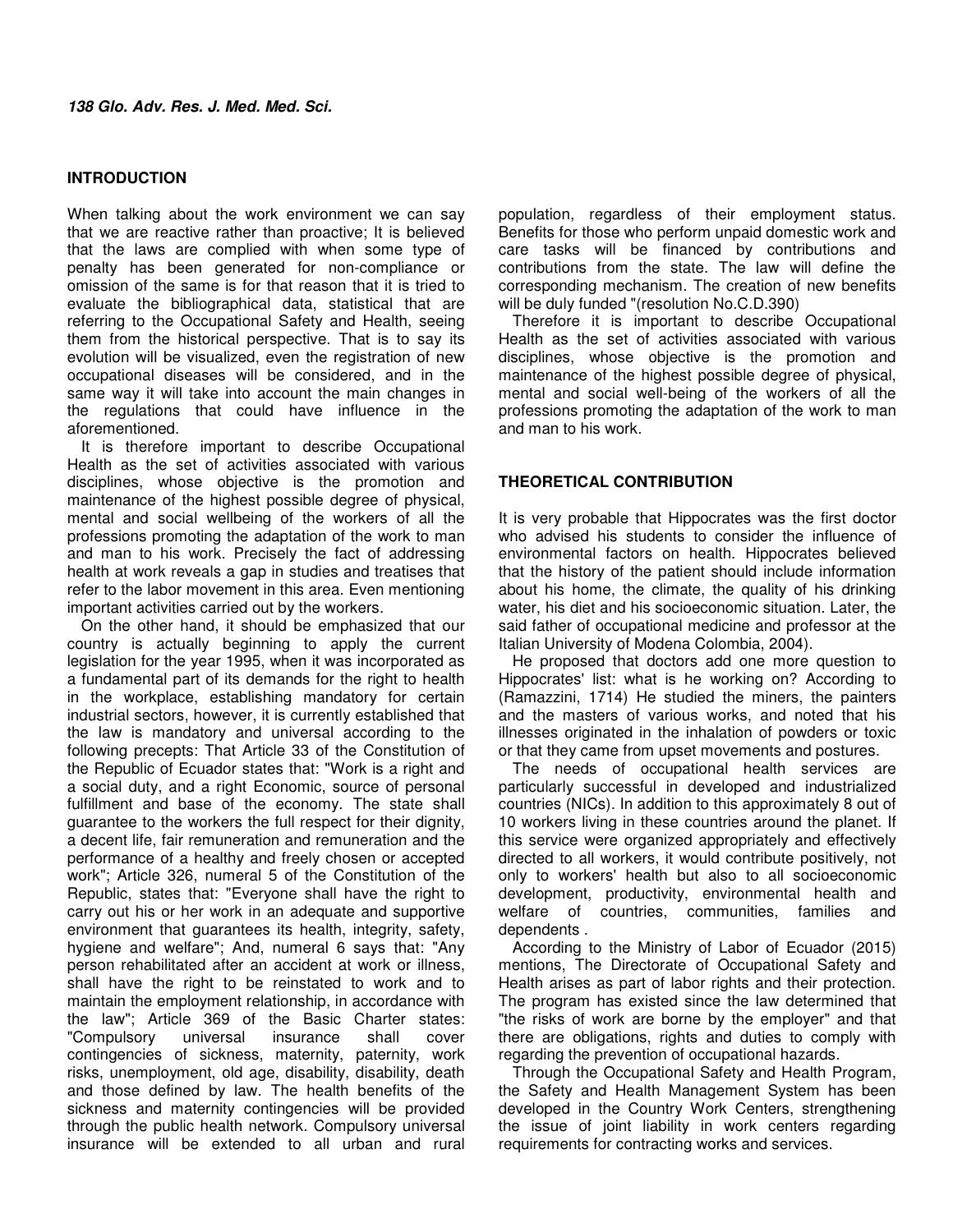The Constitution of the International Labor Organization establishes the principle of protection of workers with regard to diseases and accidents at work. However, for millions of workers this is far from reality. Every day 6,300 people die from work-related accidents or illnesses more than 2.3 million deaths per year. More than 317 million accidents occur on the job annually, many of these accidents result in work absenteeism. The cost of this daily adversity is enormous and the economic burden of poor health and safety practices is estimated at four per cent of the overall Gross Domestic Product of each year. Employers have to face costly early retirements, loss of qualified staff, absenteeism and high insurance premiums due to work-related illnesses and accidents. However, many of these tragedies can be prevented through the implementation of sound prevention, use of information and inspection practices. OIT standards on occupational safety and health provide essential tools for Governments, employers and workers to implement such practices and ensure maximum safety at work. In 2003, the OIT adopted an action plan for occupational safety and health, a comprehensive strategy on occupational safety and health, including the introduction of a culture of preventive health and safety, Development of relevant instruments, and technical assistance. (OIT 2017)

The OIT further notes that occupational health and safety is a very broad discipline encompassing multiple specialized fields. In its more general sense, it should tend to:

• Promotion and maintenance of the highest possible physical, mental and social well-being of workers, whatever their occupation;

• Prevention among workers of the negative consequences that their working conditions may have on health;

The protection of workers at their place of employment against the risks to which the negative factors for health may result;

• Placement and maintenance of workers in a work environment adapted to their physical or mental needs;

The adaptation of work activity to human beings.

In other words, occupational health and safety encompasses the social, mental and physical wellbeing of workers, "the whole person". In order for occupational health and safety practice to achieve these objectives, there is a need for collaboration and participation of employers and workers in health and safety programs, and consideration should be given to various issues relating to occupational medicine, industrial hygiene, toxicology, training, technical safety, ergonomics, psychology, etc.

Often, less attention is given to occupational health problems than to occupational health problems, because it is generally more difficult to address them. However, when addressing the issue of health, it also addresses safety, because, by definition, a healthy workplace is also a safe workplace. Henao, F. (2012)

On the other hand, it may not be true in reverse, as a workplace considered safe is not necessarily also a healthy workplace. The important thing is that health and safety problems must be addressed in all workplaces. In general terms, the definition of occupational health and safety we have covered encompasses both health and safety in their broader contexts.

## **Importance of Occupational Health in the World**

According to Maria Teresa Forero (2000) by 2000, the most important occupational health challenge will be to link occupational health problems with new technology, automation, new chemicals and physical energies, health risks associated with new biotechnology, transfer of hazardous technologies, The aging of the working population, the special problems of the groups vulnerable less. In some regions and countries, only 5 to 10 per cent of developed countries and 20 to 50 per cent of workers in industrialized countries (with very few exceptions) have access to occupational health services despite an obvious need in each post of work.

In addition to this approximately 8 out of 10 workers living in these countries around the planet. If this service were organized appropriately and effectively directed to all workers, it would contribute positively, not only to workers' health but also to all socioeconomic development, productivity, environmental health and welfare of countries, communities, families and dependents. Asfahi, C. (2010).

The control of unnecessary expenses due to absence in the workplace, due to illness and disability, as well as the costs that come from health and social security can be effective in its management with the help of occupational health.

According to Cesar Chávez Orozco (2010) argues that the Occupational Health and Safety Management have taken on a significant importance in recent years in the country, becoming not only a requirement of mandatory compliance by organizations, but also in a way of permanence.

This means that organizations consider Occupational Safety and Health, as a fundamental aspect of their strategic planning, to link production objectives with prevention objectives and that safety objectives and tasks should be incorporated into the activities of each Area and member of the organization, according to their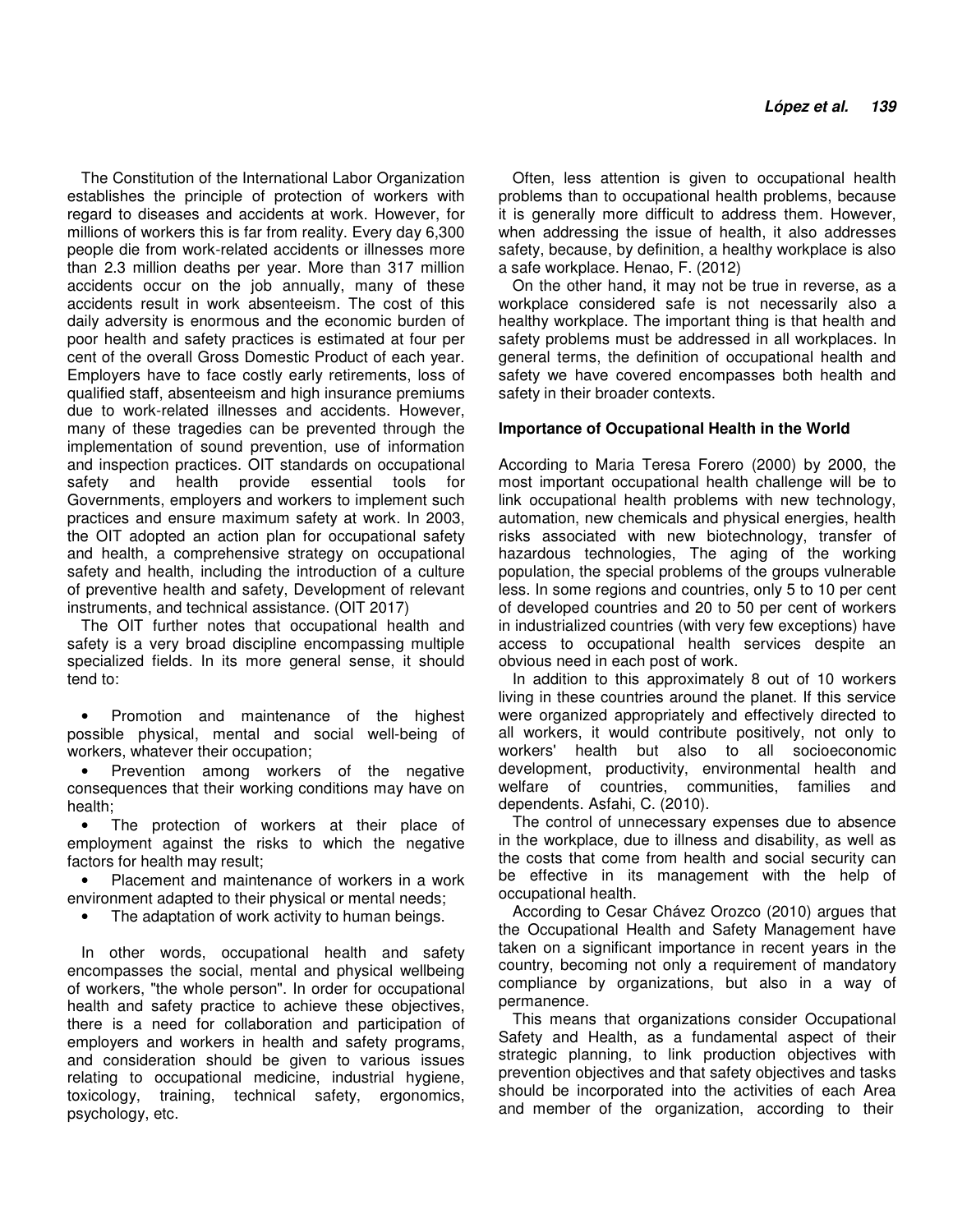responsibility and sphere of competence, aligned with the strategic objectives. In addition, when analyzing the entire spectrum of risks to which the organization is subject, we will be talking about Integral Security, aimed at suppressing risk in its various manifestations, that is, not only with regard to risks and damages to Man, but also in terms of facilities, product, environment and other aspects of work activity.

The change in the laws and regulations regarding occupational health and safety in Ecuador constitute an important step for the progress of the country and of each of the workers of the different companies.

According to María Teresa Forero (2000), the most important challenge of occupational health in 2000 will be to link occupational health problems with new technology, automation, new chemical substances and physical energies, health risks associated with Transfer of dangerous technologies, aging of the workforce, special problems of disadvantaged vulnerable groups (eg, the chronically ill, the handicapped), including immigrants, the unemployed and problems The mobility of the labor population and the appearance of new occupational diseases of various origins. In some regions and countries, only 5 to 10 per cent of developed countries and 20 to 50 per cent of workers in industrialized countries (with very few exceptions) have access to occupational health services despite an obvious need in each post of work.

If this service were organized appropriately and effectively directed to all workers, it would contribute positively, not only to workers' health but also to all socioeconomic development, productivity, environmental health and welfare of countries, communities, families and dependents.

According to Cesar Chávez Orozco (2010), he argues that Occupational Health and Safety Management have taken on a significant importance in recent years in the country, becoming not only a requirement of mandatory compliance by organizations, but also in a mode of permanence.

This means that organizations consider Occupational Safety and Health, as a fundamental aspect of their Strategic Planning, to link production objectives with prevention objectives and that safety objectives and tasks should be incorporated into the activities of each Area and member of the organization, according to their responsibility and sphere of competence, aligned with the strategic objectives. It is said in Business Management that one of the most valuable "assets" that organizations must have today is the information as well as the quality and truthfulness of it, is a very valuable tool that is available to make decisions.

Therefore the result of the present investigation can serve as a source of information and correlation on the impact generated by the changes in the laws and

regulations in force in Occupational Health and Safety Management being a projection tool even to determine morbidity rates to which public and private companies could face, which will help to improve the Management of Risk Prevention of Accidents and Labor Diseases. Cardenal, M. Sempere, A, Gonzales, F. (2012)

As it has been possible to establish according to the results of the research, there is still a paradigm in society that speaks of risk prevention as an expense for companies, this study will help change that perception. If the number of diseases is multiplied by the value of man hours, one has a vision of the amount of economic resources lost by organizations and, more importantly, the short-term and long-term impact of illness on staff; some cases even have permanent sequelae.

In addition, the control of unnecessary expenses due to non-attendance in the workplace, due to illness and incapacity, as well as the costs that come from health and social security can be effective in its management with the help of occupational health. You can deduct from this background that working on prevention is the best investment.

## **Safety and Occupational Health at Work in Ecuador**

The Office of Safety and Health at Work emerges as part of labor rights and its protection. The program has existed since the law determined that "the risks of work are borne by the employer" and that there are obligations, rights and duties to comply with regarding the prevention of occupational hazards.

Through the Occupational Safety and Health Program, the Safety and Health Management System has been developed in the Country Work Centers, strengthening the issue of joint liability in work centers regarding requirements for contracting works and services.

Safety and health at work in the Republic of Ecuador is regulated under three main aspects which are based on three legal frameworks such as:

Regulation of Occupational Safety and Health and Improvement of the Work Environment Executive Decree 2393 of November 17, 1986, whose provisions in this regulation are used for all work activity and in every work center, having as its fundamental guideline the prevention, reduction or elimination of the risks of work and the improvement of the working environment.

Andean Occupational Safety and Health Instrument Decision 584, May 07, 2004, within the legal status of their national occupational safety and health systems, the Andean Community Member Nations CAN members benefit from the improvement of security scenarios And health that in the work are presented, in order to prevent damages in the physical and mental integrity of the workers that are the consequence of the work or that derive from it. For the correct observance of this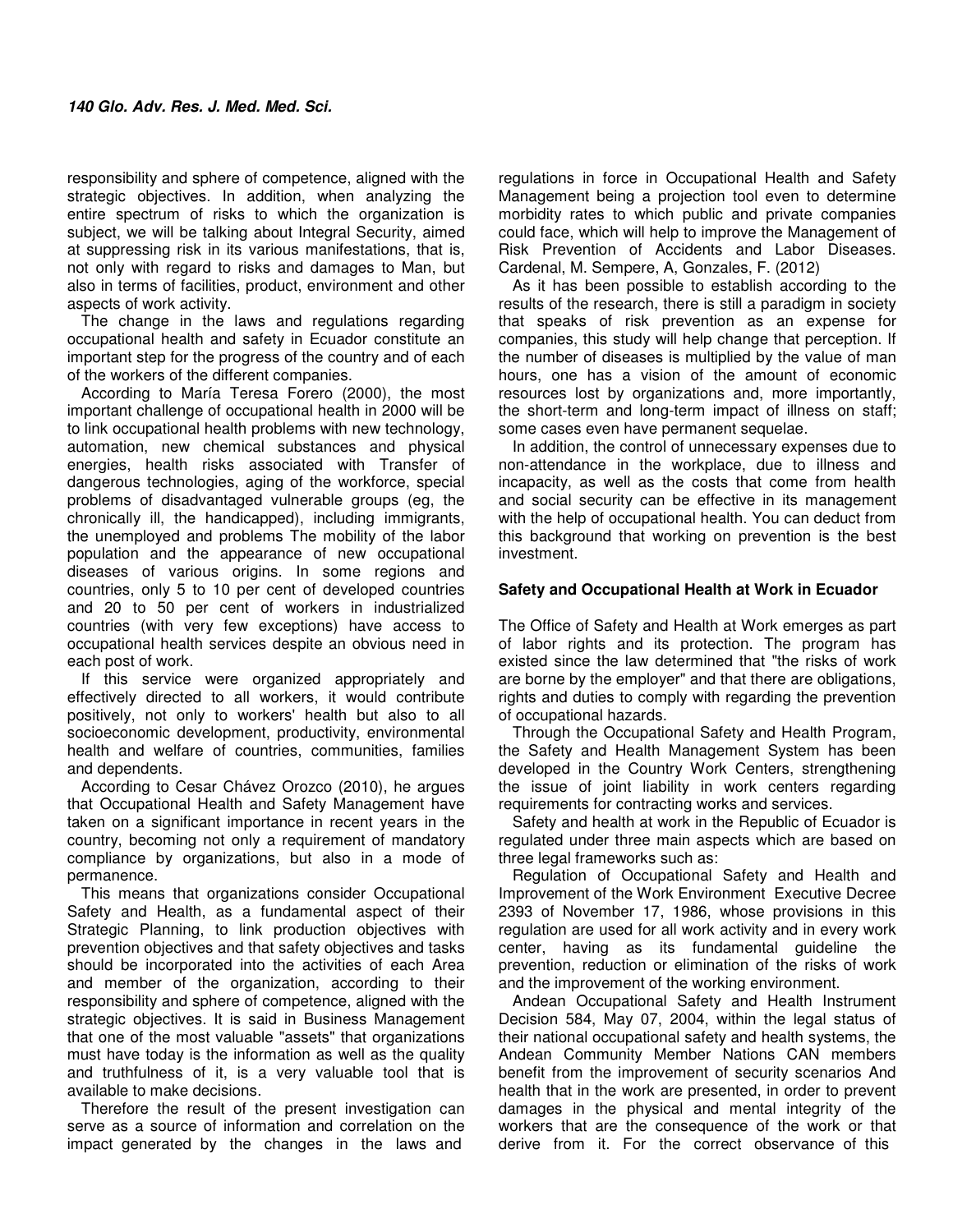imperious necessity, the states of the countries of Colombia, Ecuador, Peru and Bolivia, commit themselves to the practice, examination and periodic evaluation of their state policy of improvement of the conditions of safety and health in the work.

Resolution 513 of the Ecuadorian Social Security Institute, March 4, 2016, in direct accordance with what is established in article 155 of the Social Security Law regarding the policy guidelines, the General Occupational Risk Insurance protects the member and the employer schemes, through work-related risk prevention schemes, compensation for work-related injuries and occupational or occupational diseases, including physical and mental rehabilitation and job reintegration.

## **Professional Illnesses**

We often associate prevention with only the use of preventive techniques focused on the work environment, forgetting important aspects that have to be taken into account if we really want to end this scourge, those that take into account the evolution and the interrelationships between the main variables that characterize socio-labor and economic development.

The social recognition of precariousness has fostered the adoption of policies aimed at eliminating its harmful consequences, which, as we all recognize, are manifested in the form of insecurity in employment, low wages, reduction of labor rights, personal dependence on the employer, and in general a continuous deterioration of working conditions.

Through the use of temporary employment agencies, false self-employed workers, temporary contracts, making workers "easily disposable", is also intended to avoid the involvement of trade unions in companies and in the organization of work; the smaller the companies in terms of their workforce, the more complicated is the trade union activity in them, an individualization of the employment relationship is achieved, the simpler is for the employer to subject the worker in every way, and more complicated Is for him to claim his rights of all kinds.

Occupational disease is a slow and gradual deterioration of the health of the worker, produced by chronic exposure to adverse situations, in the environment or in the way of work. Rubio, J. (2014).

The International Labor Organization tells us that degenerative diseases derived from habitual exposure to chemical agents are more important and frequent than accidents at work, and estimates that of the 2 million work-related deaths occurring each year in the world, 440,000 occur as a result of exposure of workers to chemical agents

In Ecuador, the problem is aggravated by the lack of information, knowledge and control of workers exposed

to chemical agents in their work, are not diagnosed and therefore do not denounce most of these occupational diseases.

There are 29 million chemical substances in the world, registered: 100,000, of which the companies use about 30,000 although 20,000 of them do not have complete and systematic toxicological tests.

The Occupational Safety and Health and Prevention of Occupational Diseases Program in Ecuador are supported by Art. 326, numeral 5 of the Ecuadorian Constitution, in Andean Community Standards, OIT International Conventions, Labor Code, Safety and Health of Workers and Improvement of the Work Environment, Ministerial Agreements, among the objectives pursued by the Occupational Safety and Health Program are:

• Improve the conditions of workers regarding Safety and Health.

• Develop preventive awareness and safe work habits in employers and workers

• Reduce injuries and damage to health caused by work

• Improve productivity based on business management with a preventive vision.

## **Legal framework**

The Ecuadorian Social Security Institute (IESS) is a decentralized public entity, endowed with regulatory, technical, administrative, financial and budgetary autonomy, with legal personality and its own assets, which has the non legible object of rendering Compulsory General Insurance in the national territory , Based on the principles of solidarity, obligation, universality, equity, efficiency, subsidiarity and sufficiency.

The institution's mission is to protect the urban and rural population, with or without employment dependence, against contingencies of illness, maternity, work risks, disability, unemployment, disability, old age and death.

This Program is based on Article 326, paragraph 5 of the Constitution of Ecuador, on Andean Community Standards, ILO International Conventions, Labor Code, Regulations on Occupational Safety and Health and Improvement of the Work Environment, Ministerial Agreements.

# **METHODOLOGY**

The type of research that is used is descriptive in that we are going to describe the records that make available the objective population, through the collection of statistical data of occupational diseases in relation to the years of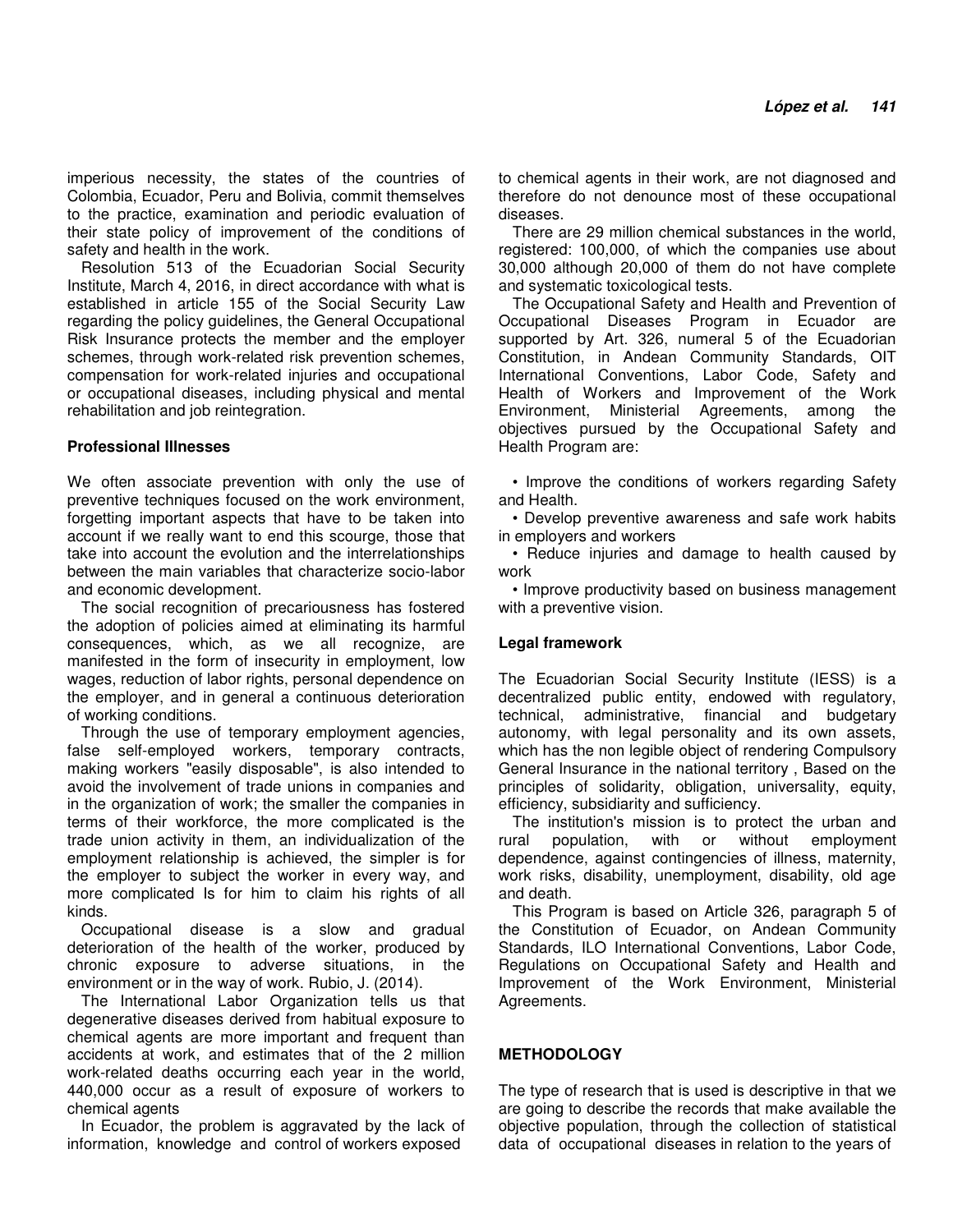

**Made auto auditoria's** 

**Source:** Address of the insurance General risks of the working - SRGP **Production:** Address of the insurance General risks of labour

study, and then generate a study on the and will also be applied in the description of the changes in the regulations in the selected period.

The research design was transversal; this type of research design will facilitate the process of studying variables and gathering information. The method used deductive, since we start from general data obtained from the control entities and union and organizational representatives.

The research methodology was based on the collection and evaluation of records of occupational diseases in the period from 2000 to 2014, the type of research used is quantitative and experimental, since this is applied directly from the general to the particular, and allow the researcher to be able to obtain accurate information and can produce a statistical form of the results obtained, no experiment was performed, the study is an evaluation of the results per year, the same that was obtained through the records delivered in the control units in the cities of Ibarra, Cuenca, Guayaquil and Quito

The analysis population is the workers or representatives of the different guilds and coordinators of the productive organizations, representatives of the regulatory and governmental control entities.

Stratified random sampling was used, within the sample was split to interview 12 specialists in the subject within the cities of Cuenca, Guayaquil, Quito and Ibarra, in addition, a documentary research was carried out which allowed the specific evaluation of the information in different research sources.

# **RESULTS**

## **General Occupational Hazard Insurance**

The general occupational risk insurance guarantees to the affiliates and employers, occupational health and safety through actions and programs of prevention and audits; and, provides timely protection to members and their families in the contingencies arising from occupational accidents and diseases. It also contributes to subsistence and economic income, when the disease prevents the member from continuing to exercise his productive activity, either temporarily or permanently.

In the course of 2014, the Implementation Project of the National System of Prevention Management (SGP) was launched, whose module initially visible to the employers is the one of self audits, which has served to generate an initial diagnosis of the current situation of the country in terms of safety and health at work, obtaining results that have exceeded the expectations maintained in this respect, having during 2014 a total of 15,553 companies audited nationally.

**Analysis.** 32% of the auto auditoria's performed at the national level corresponds to the Group of small enterprises, micro-enterprises have a 28%, 25% large enterprises and medium-sized companies a 15% share of the total of the carried out. Similarly, ended once the auto auditoria's process was started with process audits face to face in 2014 to develop a total of 122 initial audits.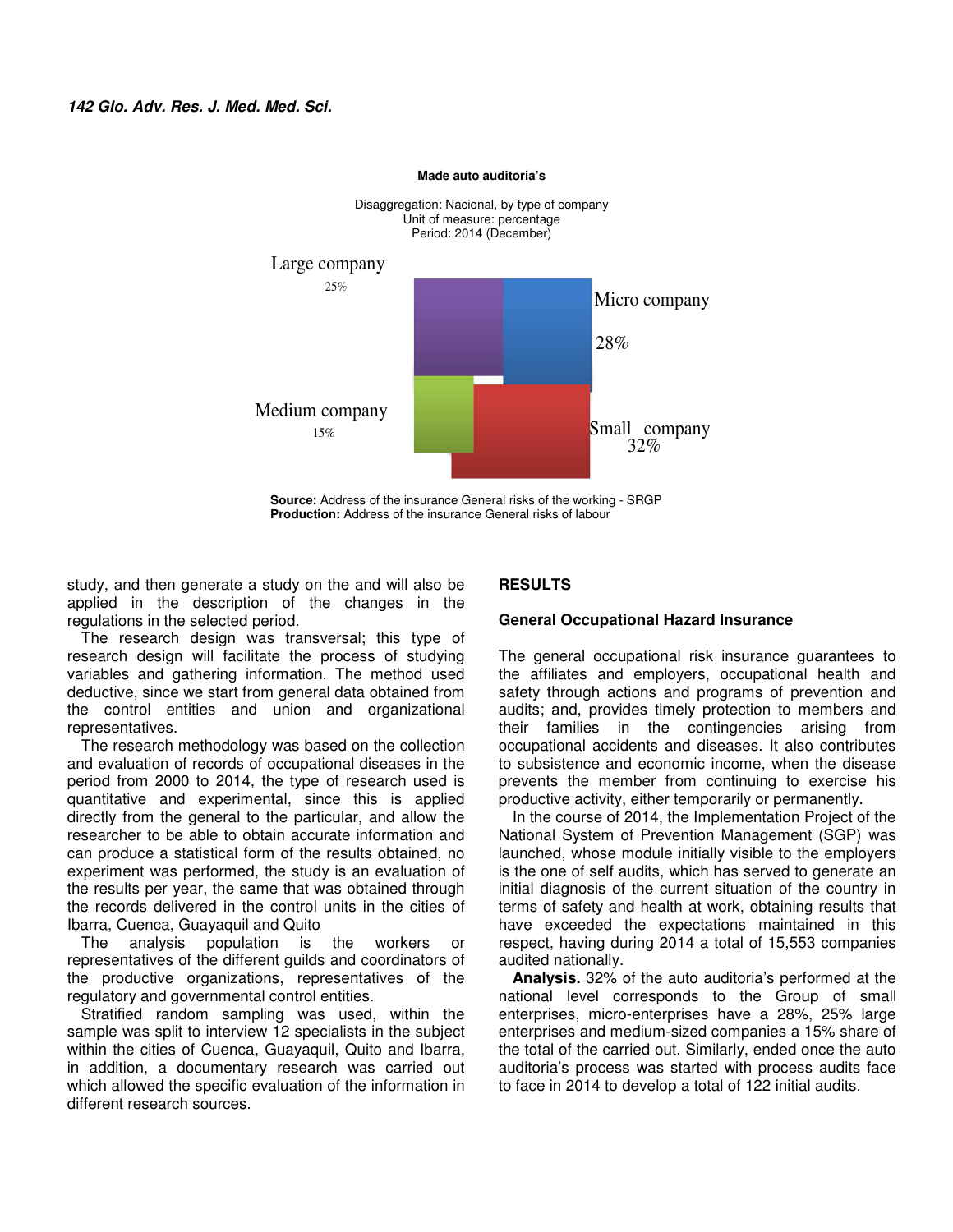

#### **Audits carried out**

**Source:** Address of the insurance General risks of the working - SRGP **Production:** Address of the insurance General risks of labour

#### **Attention medical occupational disease**



Disaggregation: national

**Source:** Address of the insurance General risks of the working - SRGP **Production:** Address of the insurance General risks of labour

**Analysis.** Of the total number of audits carried out 57% corresponds to large enterprises, 30% for medium-sized companies, 10% and 3% to micro-enterprise and small business, respectively.

Assessments of factors of physical and chemical hazards in the environment, medical examinations, cabinet x-ray are, monitoring, toxicological and clinical, especially to businesses with less than 100 employees (SMEs) covering the largest number of jobs and which by their size require more support of this specialized insurance, for which technical assistance as well as providing proper technical advice in the area of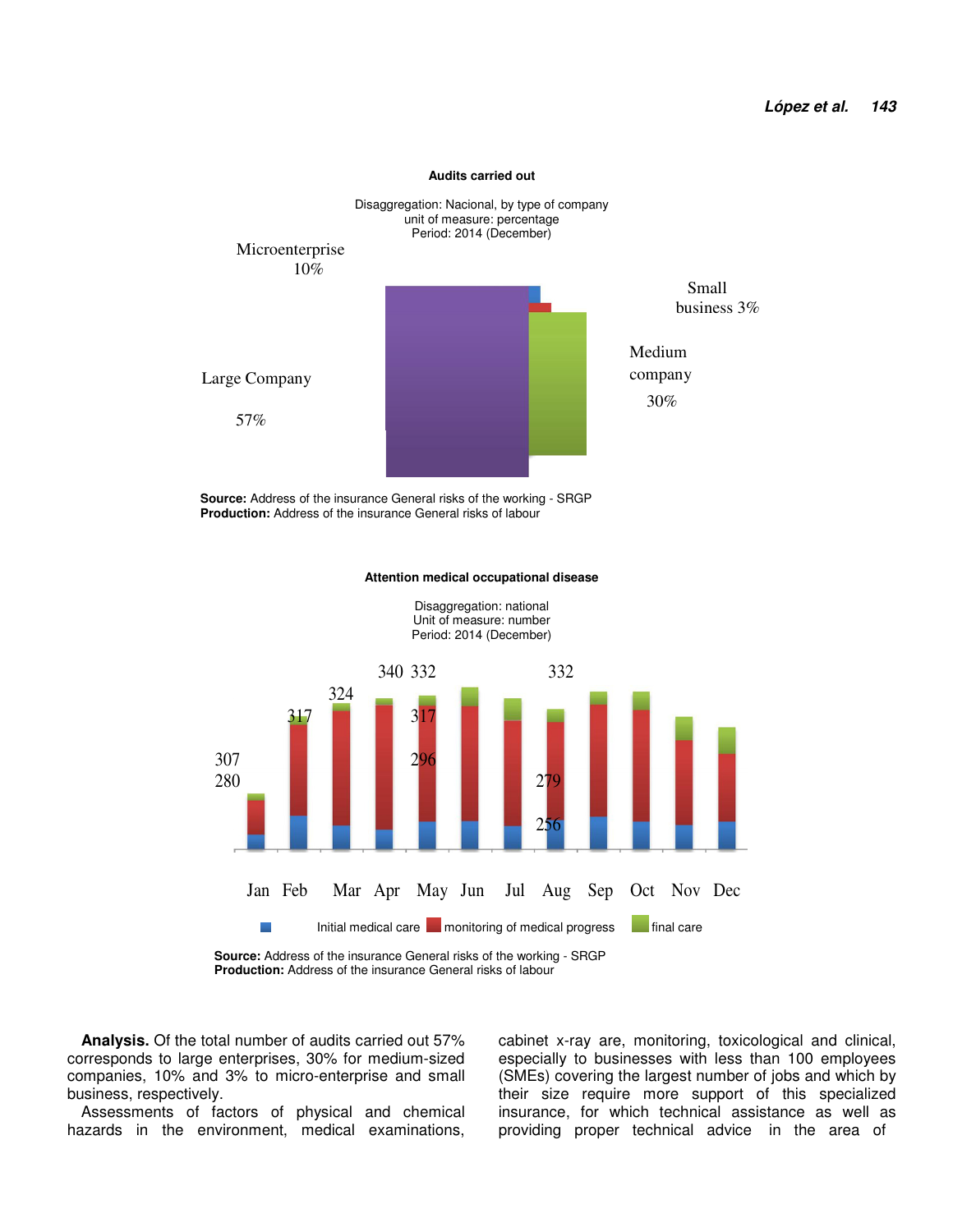

#### **Attention medical work accident**

**Source:** Address of the insurance General risks of the working - SRGP **Production:** Address of the insurance General risks of labou

## **Attention medical work accident**

Disaggregation: Nacional, by province unit of measure: percentage period: 2014 (December)

## Rest of the country 16%



**Source:** Address of the insurance General risks of the working - SRGP **Production:** Address of the insurance General risks of labour

occupational risk prevention is given. During the 2014, medical attention for an occupational disease totaled 3.496, being 71% by monitoring of medical progress.

The province of Guayas has 53% on medical care for work related accidents, followed by Pichincha with 22%, between the two main provinces they represent 75% of the total.

In order to establish entitlement to the benefits of the general insurance of risks of labour is the investigation of occupational accidents, identifying the immediate, basic causes and that management deficit caused the accident. Also the necessary corrective measures that will prevent the occurrence of a new sinister are issued and the respective responsibilities are determined.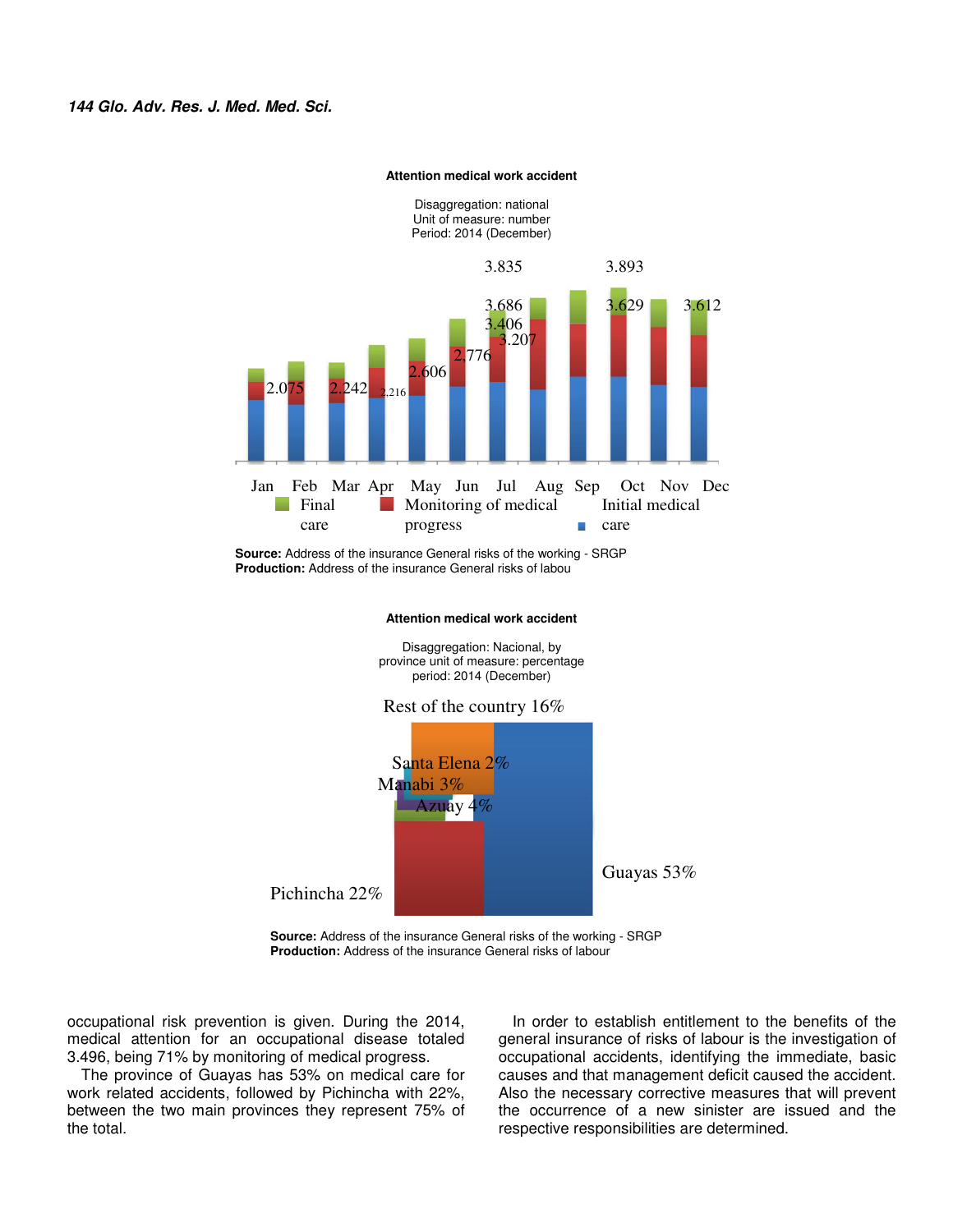#### **Work accident investigations**



**Source:** Address of the insurance General risks of the working - SRGP **Production:** Address of the insurance General risks of labour



#### **Analysis of place of work**

Disaggregation: national Unit of measure: number Period: 2014 (December)

**Production:** Address of the insurance General risks of labour

In the case of occupational diseases, is job analysis, to identify the cause and effect of pathology in relation to work performed.

There is a high level of informality that covers the topics of accidents at work and occupational diseases, by employers and workers, constituting a prejudice for workers since they perform direct "arrangements" without the participation and super-institutional monitoring, with obvious damages to persons affected by these job losses and lack of records that distort more still fragile statistical data relating to work accidents. Labour claims 22.861, of whom 22.179 (97,01%) correspond to notices of work related accidents and 682 (2.99%) correspond to notifications of occupational diseases were reported in 2014 at the national level.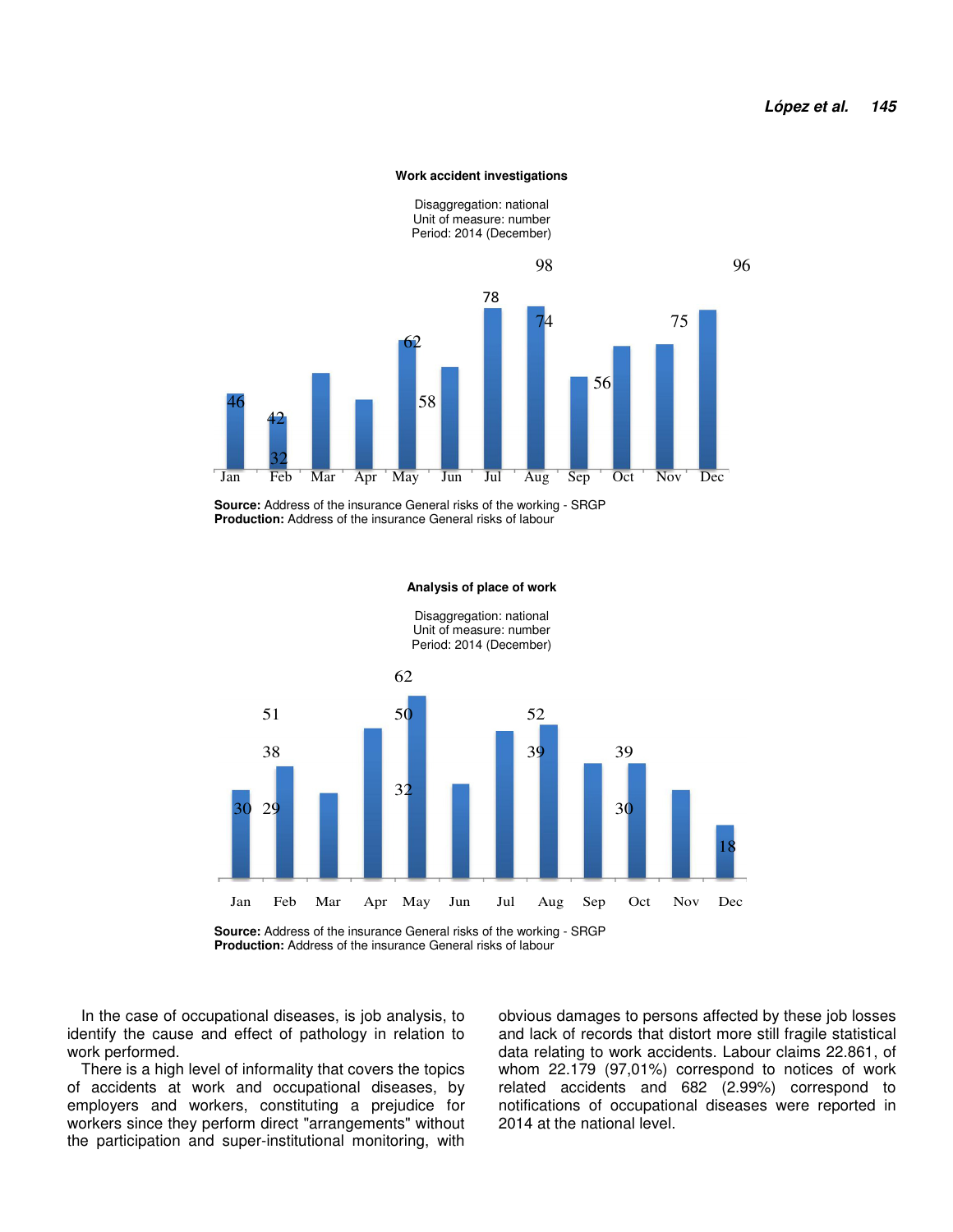#### **Reported accidents**

Disaggregation: Nacional, by occupational accident type Unit of measure: number Period: 2014 (December)

Disease Professional 3%



**Source:** Address of the insurance General risks of the working - SRGP **Production:** Address of the insurance General risks of labour



**Siniestralidad Reportada** 

Source: Directorate of General Occupational Risk Insurance - SRGP Preparation: Directorate of the General Insurance of Occupational Risks

The actions carried out by the General insurance of risks of labour to raise awareness among companies of the benefits that represents labour claims timely notice, spawned growth in the filing of notices of industrial accidents and occupational diseases, thus get data more reliable and real work accidents in the Ecuador.

There is a high level of informality with which occupational accidents and occupational diseases are dealt with by employers and workers and constitute a

detriment to workers, since they make direct "arrangements" without the participation and superinstitutional vigilance, with obvious detriment to the people affected by these occupational accidents, and lack of records that further distort the fragile statistical data on occupational accidents. In 2014 at the national level, there were 22,861 occupational accidents, of which 22,179 (97.01%) correspond to occupational accidents and 682 (2.99%) correspond to occupational diseases.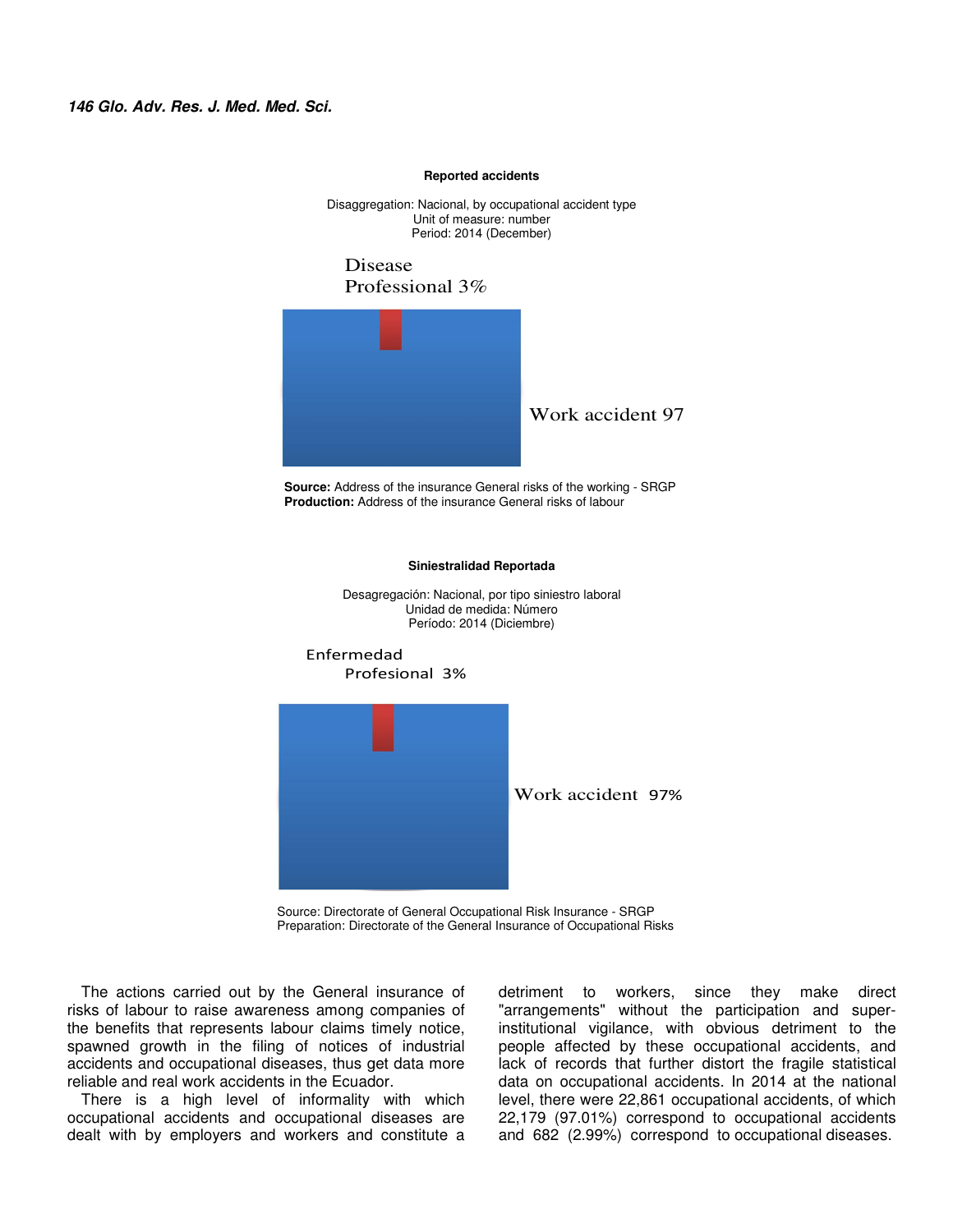The actions carried out by the general insurance of occupational risks to raise the awareness of the companies of the benefits of the timely warning of occupational accidents, has generated a growth in the presentation of occupational accidents and occupational diseases, in this way will obtain more reliable and real data of the labor accidents in Ecuador

Among the results obtained it was possible to show that a high percentage of the members of the Social Security do not register their occupational diseases, this is due to several reasons in the main ones the lack of knowledge, and entering into the evolution of the records can be specified that it is direct The impact on the change of the regulations, one of the relevant factors in the investigation is the change of the regulations, since each of them were carried out in order to obtain an improvement in the management of occupational health and safety, in the In the period from 2000 to 2004 there was a 130% increase in occupational disease records based on the implementation of the andean instrument, the variation of the records of occupational accidents and diseases is minimal from 2000 to 2003, a 12 % change while from 2003 to 2005 there is a significant variation, this is due to the reform of the and since 2005, the andean instrument for occupational safety and health, and the andean instrument for occupational safety and health, decision 584, replacement of decision 547, resolution 957, is updated.

Since 2006, the change in registrations shows a significant increase. This is due to the change to the law replacing decision 547, resolution 957 and the act of the andean instrument of safety and health at work, as of this year. Apply several changes between them begins the mandatory registration of diseases in the control body, in 2008 and 2012 is evidence of the strongest variation since the law is applied and begin to form within companies the departments of health and safety occupational records currently and the follow-up of occupational diseases is primary in the ministry of labor.

## **DISCUSSION OF THE RESULTS**

Keeping a constant flow of information is extremely important in the field of business management, since with the information available the different organizations through their representatives or managers can make timely decisions for the well being of their companies and directly to workers who In the development of the investigation, there were several limitations, among which it is possible to mention the established governmental processes that allow limited information. However, after the established processes for the management of the information, the due authorizations for access to the required information, under the commitment of the appropriate use of it, same process that had a relevant delay by the change of the dignities within the control institutions, which occurred in august of 2015.

The information obtained did not have a consolidated as merited the study, so it was necessary to resort to more specific interpretations and investigations to determine what is considered an occupational disease, this information that does not exist as presented presents us broad panorama regarding the reality of the evaluation of the registries of the occupational diseases in the country, taking into account that it has not been considered those cases that have not been registered in the control entities as such.

The reality of the records of occupational diseases in the country is based more on the fear of the dam or sanction that can determine the entity of control but not by the awareness of being a right of the worker acquired at the moment that it initiates its labor activities, so we must mention that there is complicity at the time of registering an occupational disease that is due to excessive bureaucracy in the process, also to the lack of knowledge of the concept of having an occupational disease, in the same way the cultural factor is evidenced by fear of the worker to lose his place of work for not performing at one hundred percent in the same.

## **CONCLUSIONS**

According to the results derived from the investigation, we have been able to verify the hypothesis or research problem, which says "Lack of knowledge about the laws of occupational safety and statistics of occupational diseases". This in terms of what was mentioned by the interviewees who agree on specific aspects such as the lack of information on the processes of Management in Occupational Safety and Health and socialization of processes by the control body, as well as the fact that organizations are limited to complying with what is strictly required by the laws in force at the time.

During the period 2010 to 2014, the General Directorate of Occupational Risk Insurance, permanently monitored the process of self audits in which more than 15,500 companies participated and after that, the process of face to face audits was developed with 122 companies, as prevention and control will reduce expenses in repair and compensation.

In terms of medical care, there are 3,496 cases of occupational diseases and 37,183 cases of occupational accidents, with 75% of cases in Guayas and Pichincha. The reported accident rate corresponds to 97% to occupational accidents and 3% to occupational diseases.

A problem that also arises for this behavior is basically social, a cultural factor that looks at risk prevention as an expense, does not focus on the welfare of people and the